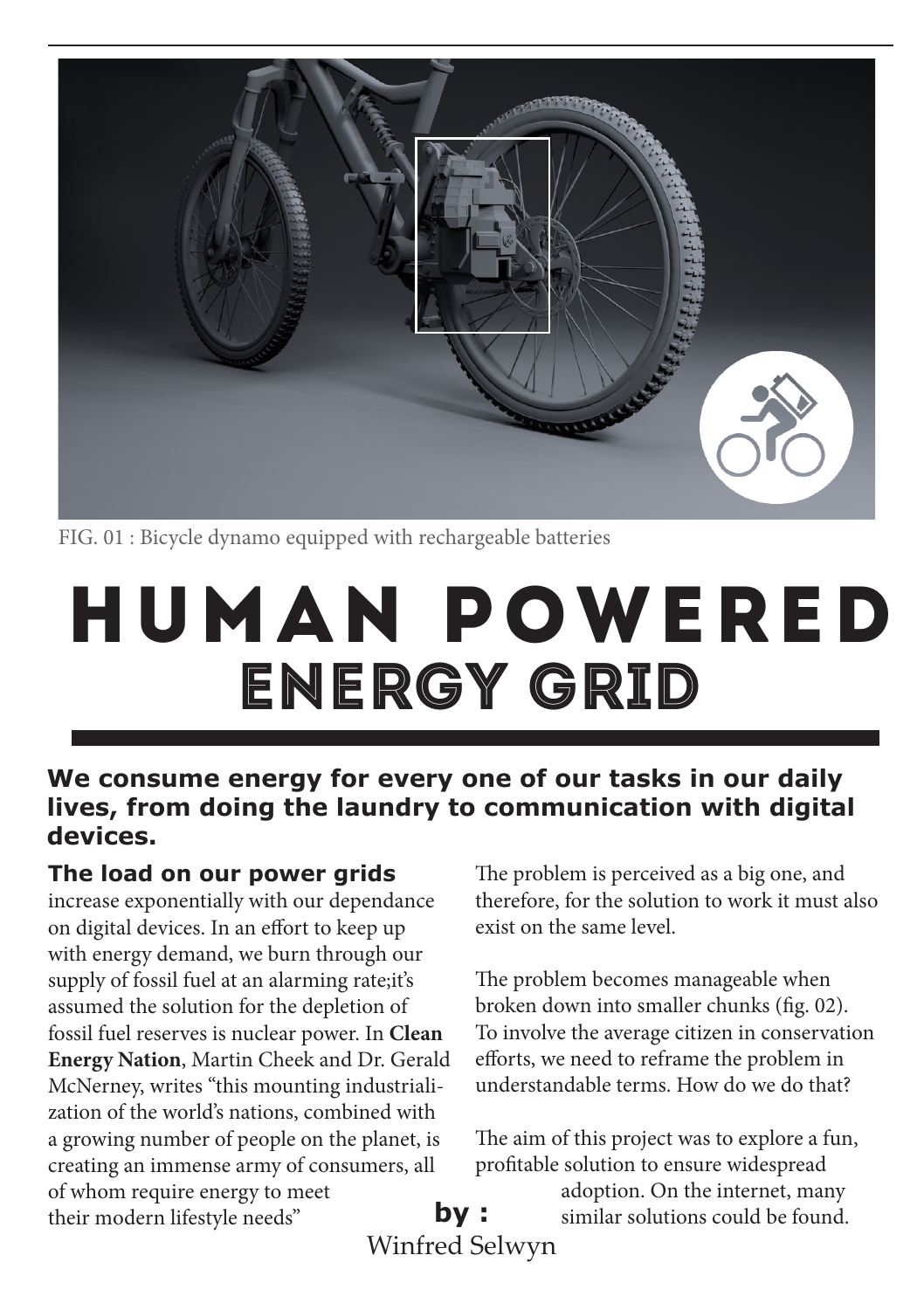

FIG. 02 : A solution is much more likely to be adopted if the problem is seen as manageable.

Many of these solutions made it no further than a computer drawing or the prototype phase; this might be due to an absence of consumer adoption and lack of engineering expertise to accomplish the vision.

Here's how we can solve this; if consumer adoption could be rewarded, the equiptment easily engineered and costs readily shouldered by stakeholders in the energy industry (e.g. local government), such a concept could not only find adoption but thrive.

Here were the main questions which need answers:

- 1. What will encourage citizens to adopt an idea?
- 2. Why will this get support?
- 3. How is this economically viable?

To answer this question, I came up with a concept : **THE HUMAN POWERED ENERGY GRID.**

# **Proposed methodology**

Human-powered products (source : Arjen Jansen Delft, University of Technology, Faculty of Industrial Design Engineering)

• are always and everywhere available, and have a long shelf life;

• reduce the cost of ownership of products (no battery costs on the long run and lower maintenance cost because battery replacement is not required);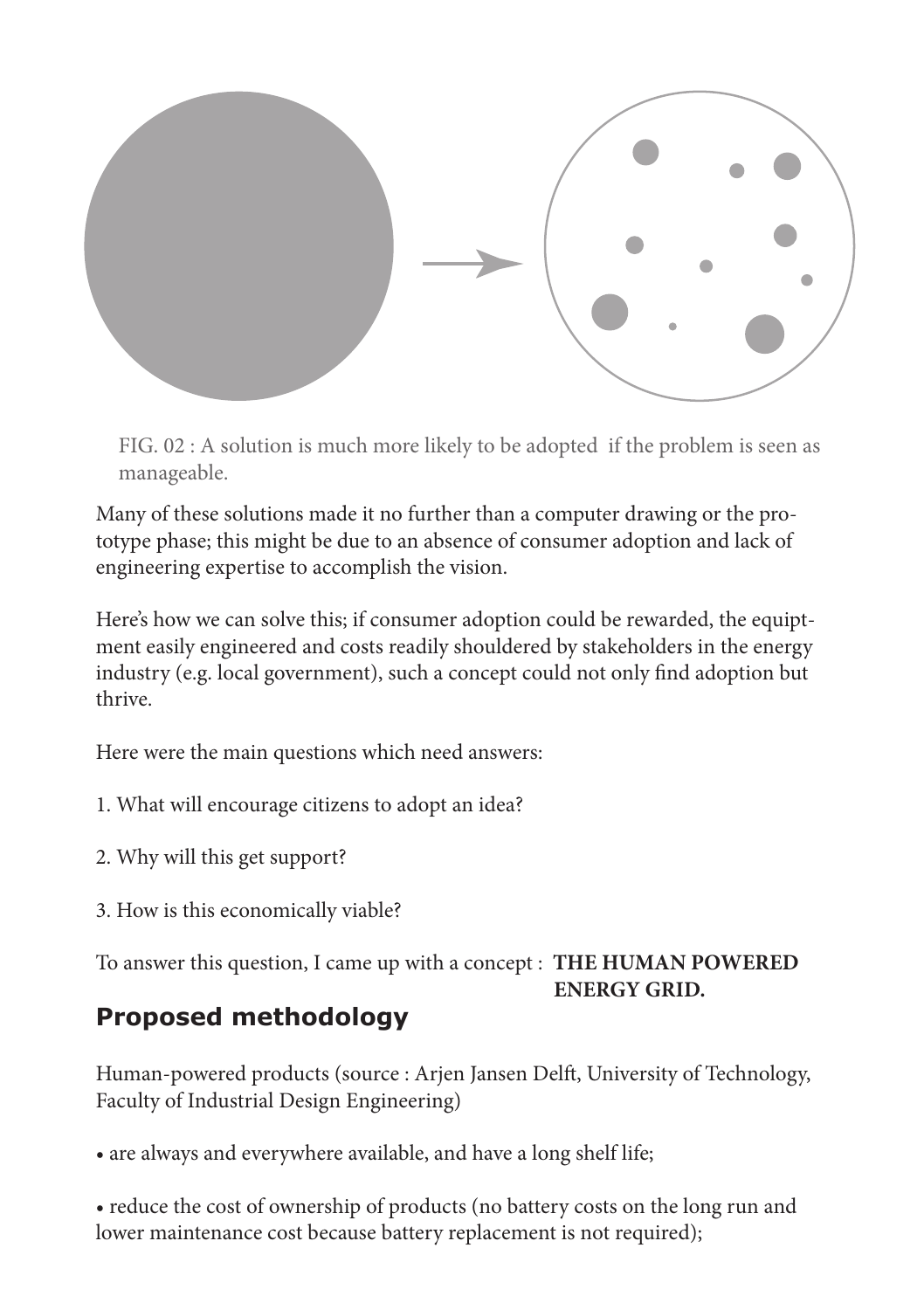• reduce a product's environmental impact over its life cycle;

• can be used in drawing attention to other environmental initiatives (e.g., the Dance Floor project, (Randag, 2007));

• and provide unique and innovative solutions. only find adoption but thrive.

#### **THE HUMAN POWERED ENERGY GRID** fulfills all of the above by providing

• 'Battery gyms' (fig. 03) run by local city councils and;

• Wearable batteries which store generated energy via photovoltaic cells or bicycle dynamos (fig. 01).



FIG. 03 : Human powered gym, with energy storage system

#### **Battery Gyms**

Imagine a gym where you are PAID to lose those extra pounds. Such technology already exists : http://www.econvergence.net/. The key to adoption is motivation; gyms patrons are paid for the energy they generate. The generated energy from battery gyms would be stored in a storage facility and diverted as need to the grid.

On average, a person on a stationary bike can produce 400W of energy per hour. In (fig. 04) we can see what that energy can do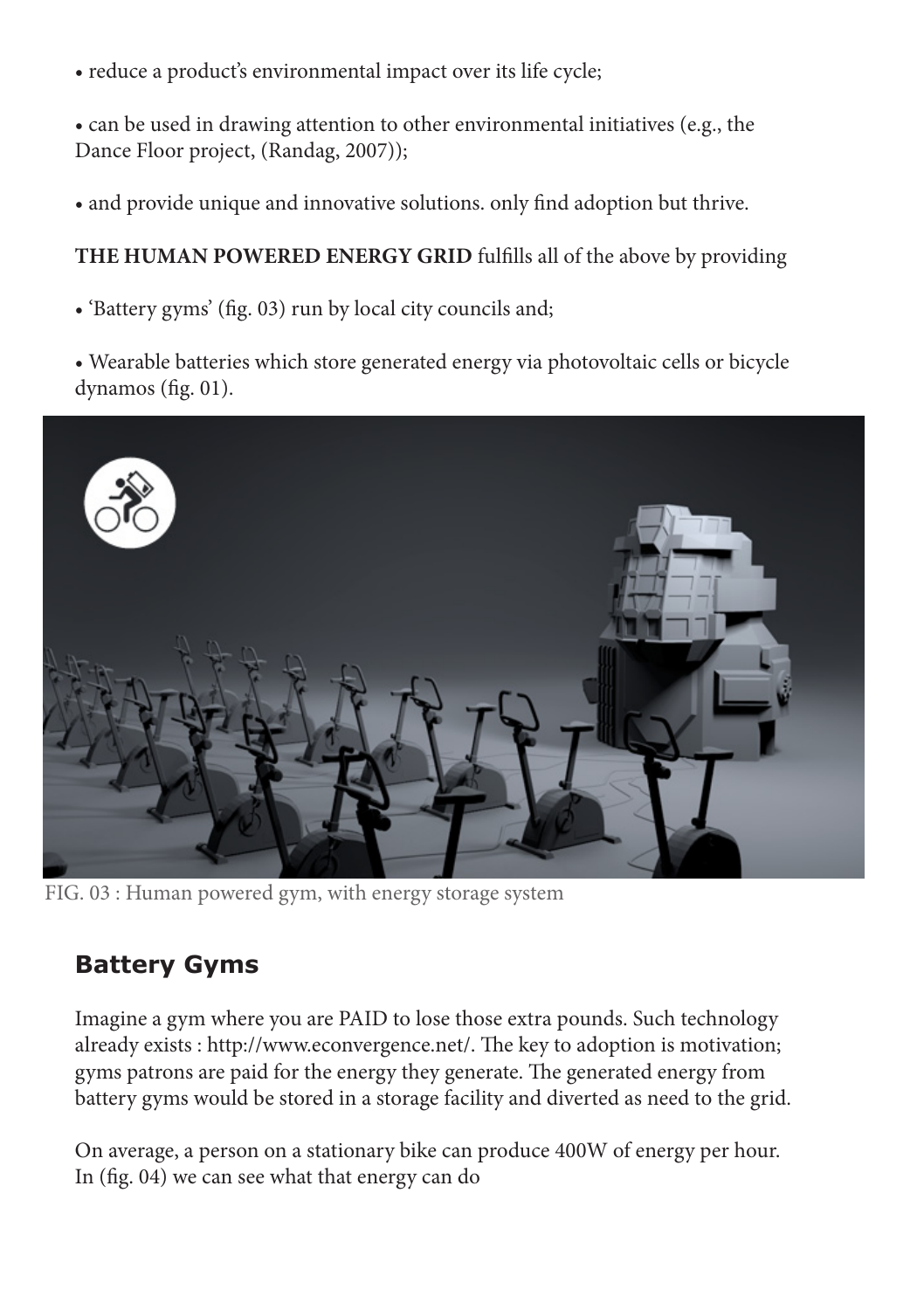

FIG. 04 : Amount of time home appliances can run on 400W

### **400 watts can**

- power a desktop computer for an hour,
- clothes washer for 1 hour,
- a refrigerator for  $1/2$  an hour,
- a toaster for 1/2 hour,
- a vacuum cleaner for 20 minutes,
- an iron for 15 minutes,
- a ceiling fan for 4 hours.

#### **Dynamo**